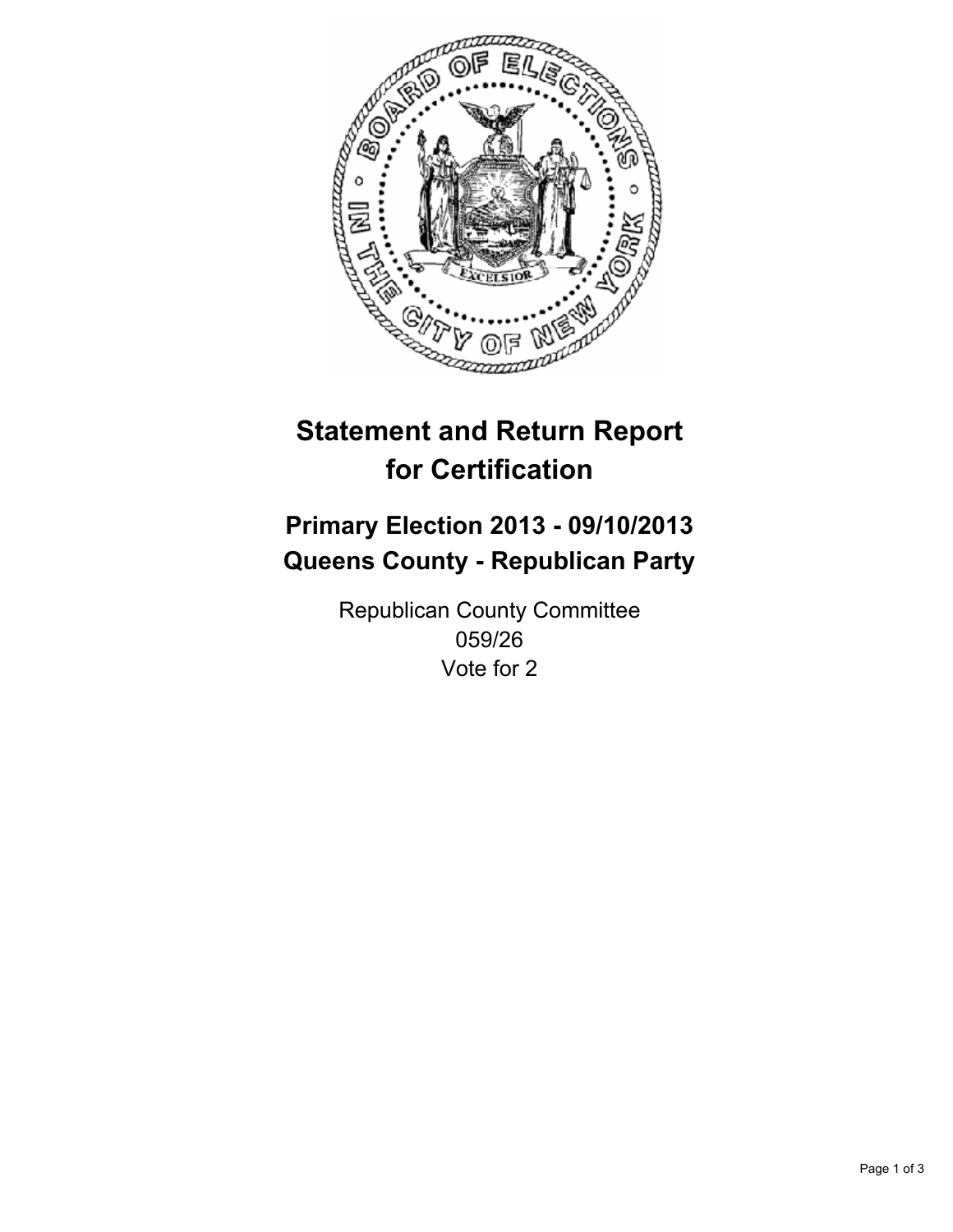

## **Assembly District 26**

| 0        |
|----------|
|          |
| 0        |
| 0        |
| $\Omega$ |
| 31       |
| 18       |
| 10       |
| 2        |
| 61       |
|          |